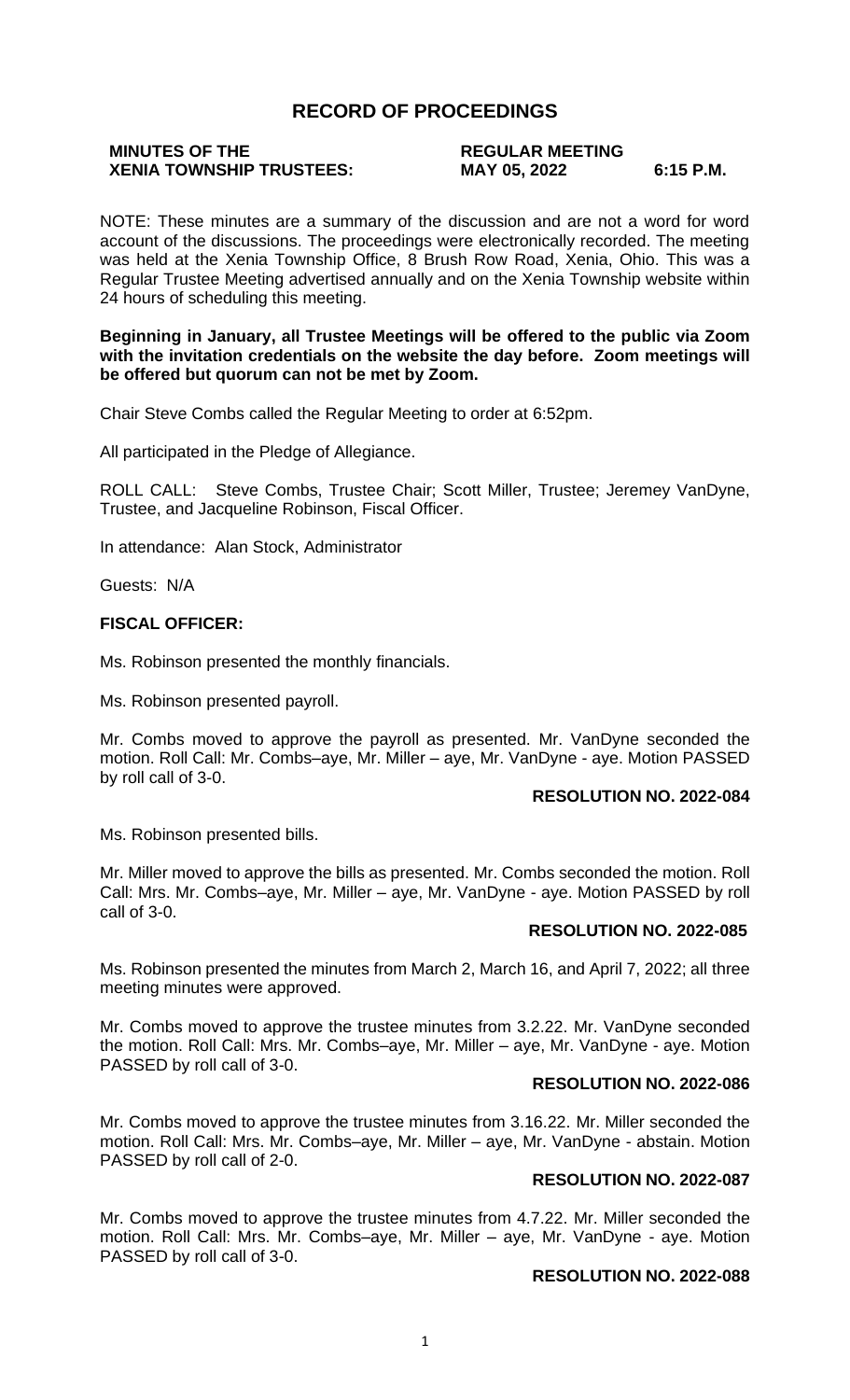Ms. Robinson asked to move the July 21, 2022 meeting to Wednesday, July 20, 2022**.**

# **TOWNSHIP ADMINISTRATOR:**

### **ROAD DEPARTMENT**:

Mr. Stock asked the trustees to create a P.O. to Kalida Truck Equipment for \$10,100.00 for reversing side berm box from 2231-330-599-0000.

Mr. Combs moved to create a P.O. to Kalida Truck Equipment for \$10,100.00 for reversing side berm box from 2231-330-599-0000. Mr. VanDyne seconded the motion. Roll Call: Mrs. Mr. Combs–aye, Mr. Miller – aye, Mr. VanDyne - aye. Motion PASSED by roll call of 3-0.

#### **RESOLUTION NO. 2022-089**

# **FIRE DEPT:**

The Fire Safety Council meeting – discussed falls, and how to prevent; discussed tethering equipment.

The Fire department received \$10,000.00 Grant award from Ohio Department of Commerce for protective clothing. This will probably be used for turnout gear.

Mr. Stock asked the trustees to create a PO to Rush Truck Centers for \$3,559.46 from 2282-230-323-0130 for M51 repair. M51 needs a fuel pump and new hoses.

Mr. Miller moved to create a PO to Rush Truck Centers for \$3,559.46 from 2282-230- 323-0130 for M51 repair. Mr. VanDyne seconded the motion. Roll Call: Mr. Combs–aye, Mr. Miller – aye, Mr. VanDyne - aye. Motion PASSED by roll call of 3-0.

# **RESOLUTION NO. 2022-090**

Mr. Stock asked the trustees to accept Wade Davis' resignation effective May 9, 2022. He is eligible for rehire.

Mr. Combs moved to accept Wade Davis' resignation effective May 9, 2022. Mr. Miller seconded the motion. Roll Call: Mr. Combs–aye, Mr. Miller – aye, Mr. VanDyne - aye. Motion PASSED by roll call of 2-0.

# **RESOLUTION NO. 2022-091**

Meeting was recessed at 7:05pm; return from recess at 7:06pm.

Mr. Stock asked the trustees to accept Luke Niekirk's resignation effective May 23, 2022. He is eligible for rehire.

Mr. Combs moved to accept Luke Niekirk's resignation effective May 9, 2022. Mr. VanDyne seconded the motion. Roll Call: Mr. Combs–aye, Mr. Miller – nay, Mr. VanDyne - absent. Motion PASSED by roll call of 3-0.

#### **RESOLUTION NO. 2022-092**

# **TOWNSHIP ADMINISTRATOR:**

Mr. Stock presented the financial snapshot of the township. Currently the township revenue is \$163k over budget.

Mr. Stock discussed the possibility of the township reestablishing the community cleanup days. Community clean-up was last held in 2019 and was 2-weeks over 3 weekends. This will be tabled until July to see if there is interest in a Fall Clean-up week.

Mr. Stock discussed the Chamber of Commerce Report (Towne Square update) – the city is moving forward with the Towne Square project. Study was done with demographics of what they want and what they don't want in lifestyle. The existing plaza will get a facelift; 5/3 Bank will move.